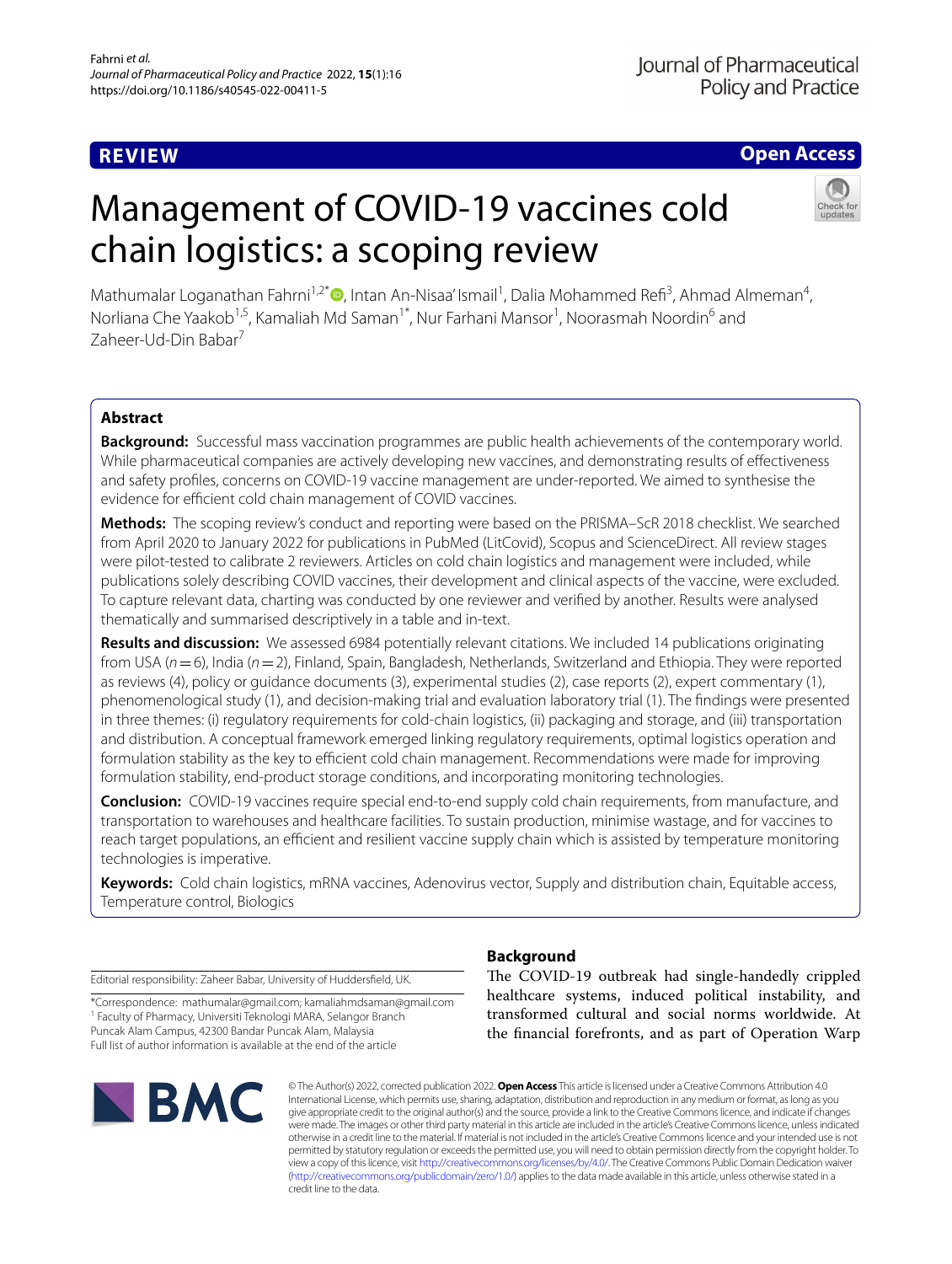Speed, the US government had invested an initial \$6.5 billion (£4.8 billion equivalent) in COVID-19 therapeutics and vaccines—an efort aimed at delivering 300 million doses of vaccines, with frst doses made available as early as January 2021  $[1]$  $[1]$ . The amount included at least \$1 billion (£738 million equivalent) each to Novavax, the University of Oxford and AstraZeneca, GlaxoSmithKline and Sanof, and Johnson & Johnson. Similarly, the UK government in the early stages purchased a total of 340 million doses at fxed prices, while Australia had invested approximately A\$3.3 billion (£1.7 billion equivalent) for five different vaccines [\[1](#page-12-0)].

Recently, the World Health Organisation (WHO), by observations of superspreading events, uncovered that COVID-19 transmissions are airborne and that containing the outbreak will, therefore, be challenging  $[2]$  $[2]$ . The organisation recommends that general ventilation is supplemented with airborne infection controls, such as local exhaust, high efficiency air filtration, and germicidal ultraviolet lights, particularly in hospitals, schools, public buildings, workplace environments, and aged care homes. On the parallel, maintaining hygiene and good hand-washing techniques, practising social distancing, efficient contact tracing and mass-testing, and droplet precautions are still advocated, at the time of writing.

Evidently, administering vaccines including booster shots on this scale and at this speed has never been done. Pharmaceutical companies are focused on meeting the demands for COVID-19 vaccine supply, and on demonstrating results of good immune responses and reasonable safety profles of their respective candidate vaccines in all special interest groups. Up until May 2021, of the 170 vaccine candidates for COVID-19 developed, researchers were testing 90 vaccines in ongoing human clinical trials, with 27 having reached phase 3 and approved to be used for the population in various countries and currently undergoing post-marketing surveillance for adverse efect following immunisations [\[3](#page-12-2)]. While we constantly face the risks of adverse efects developing post-immunisation, and more potent variants emerging and creating new waves of infections, we continue to rely on the active acquired immunity ofered by the COVID-19 vaccines.

The global data for COVID-19 vaccination policy demonstrated that the delivery and outreach of the vaccines for the diferent groups have been largely universal or that at least the vulnerable groups were targeted [[4](#page-12-3)]. An exception existed for Eritrea, where none of its population was provided with the vaccine. In Afghanistan and Liberia, the vaccines were available for either their key workers or clinically vulnerable groups or the older-age groups. The Saudi government recorded that by early February 2022, 59 million doses were successfully administered, of which 1 million doses were allotted for older adults [\[4](#page-12-3)]. While a few countries had failed to report their data on vaccination provision, a majority of the countries had setup special task forces for managing the vaccines and related data. The scenario is no diferent in Southeast Asia. In Malaysia for instance, a special committee, known as the Special Committee for Ensuring Access to COVID-19 Vaccine Supply, JKVAV, is responsible for ensuring timely access to the COVID-19 vaccine supply. Alongside the JKJAV, the NPRA plays a vital role in ensuring vaccines' efficacy, quality, and safety. Six of the COVID-19 vaccines, from Pfzer-BioNTech (Cominarty), Oxford-Astrazeneca (Vaxzevria), Sinovac (CoronaVac), COVILO (Sinopharm), Johnson & Johnson (Janssen COVID-19 Vaccine), and CanSino (Convidecia) had received conditional approval from the regulatory agency [\[5](#page-12-4)]. Following waves of rising infections, as of  $10<sup>th</sup>$  February 2022, 98% of the country's adult population eligible for vaccination had completed the required doses and were successfully inoculated, while 53.9% had received their booster shots  $[6]$  $[6]$  $[6]$ . The plan to vaccinate adolescents and toddlers as young as 5, and other special interest population groups has been approved and being rolled out in phases [[7\]](#page-12-6).

Issues related to mass production, storage and distribution of COVID-19 vaccines are, however, aspects which are under-researched and under-reported  $[8]$  $[8]$ . These challenges, if not addressed timely, will severely impact our race to achieve herd immunity. The "cold-chain" acts to preserve biological product quality from the time of manufacture until the point of administration by ensuring that the vaccines are stored and transported within the recommended temperature ranges. Vaccines can be categorised by the method by which they were developed, i.e., the diferent approaches used, such as (1) genetic vaccines—using mRNA to cause the body to produce viral proteins; (2) viral vector vaccines—using genetically modifed viruses such as adenovirus to carry sections of coronavirus genetic material; (3) protein vaccines delivering viral proteins (but not genetic material) to induce an immune response; (4) whole vaccine—through inactivated or attenuated coronavirus; and (5) repurposing existing vaccines, e.g., BCG  $[9]$  $[9]$ . The processes leading to a successful development and administration of the delicate and fragile vaccines are to be conducted meticulously and with care, as it involves extremes of temperature. Hence, this makes the management of its cold chain a subject matter of high priority, and the vaccines are to be handled with caution, failing which, the consequences can be detrimental to public health. The aim of this scoping review is to summarise and synthesise the evidence for efficient cold chain management of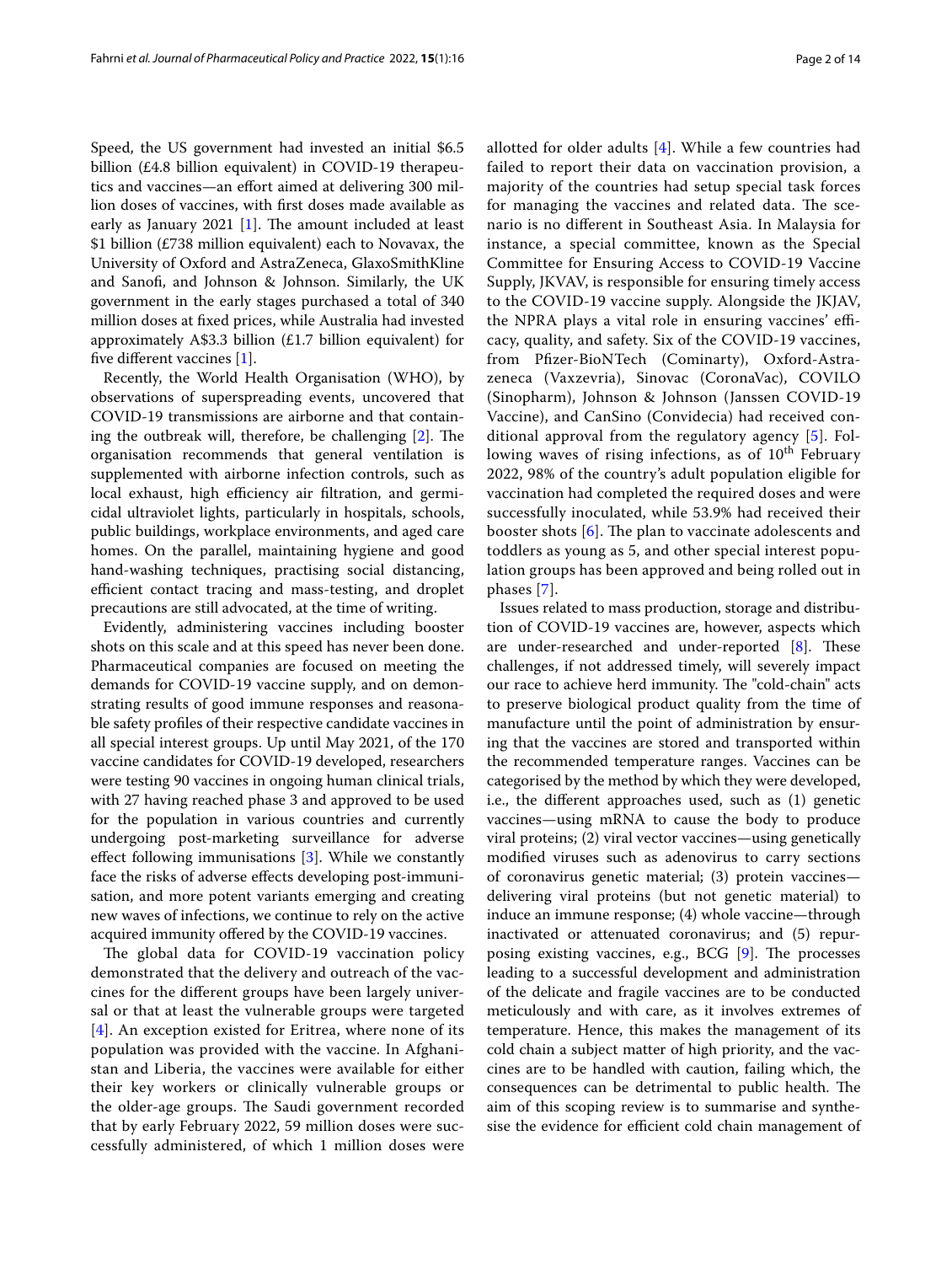COVID-19 vaccines, and to propose relevant practical recommendations.

#### **Methods**

The review was both conducted and reported according to the PRISMA–ScR guidance checklist (Additional fle [1](#page-12-9): Appendix S1). A review protocol was not registered considering the short time frame within which the data were retrieved. All review stages were pilot-tested to calibrate reviewers.

## **Search strategy**

Two reviewers IAI and MLF independently conducted the search using the three electronic databases: LitCovid (PubMed), Scopus, and ScienceDirect, with the aim of retrieving publications related to cold chain management of COVID-19 vaccines. The search was performed using a combination of keywords, MeSH terms and free texts, for example, "COVID-19 vaccine" AND "supply-chain" AND "refrigeration OR temperature-controlled supply chain OR chiller OR cold chain". The retrieved citations were exported into Endnote version 20. The full PubMed search strategy is available in Additional fle [2](#page-12-10): Appendix S2.

#### **Selection process**

Two reviewers (MLF and IAI) independently juxtaposed the publications retrieved against the inclusion and exclusion criteria. The inclusion criteria were (i) publications in English and published between April 2020 and January 2022; (ii) publications which focused on cold chain operations throughout the vaccine supply chain; and (iii) publications with accessible full texts. Exclusion criteria were (i) non-English language documents, (ii) publications which focused solely on COVID-19 vaccines and their development, and (iii) publications discussing the clinical aspects of the COVID-19 vaccine, which were not related to vaccine stability or did not highlight cold chain management. The reviewers were trained and a pilot with 5 papers was performed to guarantee an inter-reviewer agreement (until a Kappa score of>0.75 was attained). MLF and IAI independently performed the screening of titles and abstracts and any discrepancies were resolved via discussion or a third reviewer consulted (KMS).

#### **Data collection and analysis**

Data from each study was charted individually by IAI using a standardised and pretested Word data collection form and MLF verified the data (Additional file [3](#page-12-11): Appendix S3).

Results were analysed thematically and summarised descriptively in a table and in-text.

# **Results**

# **Search results**

A total of 6984 publications were retrieved from the three databases searched. After removal of duplicates, non-English texts, and screening of titles and abstracts, the number remaining were one hundred-forty-one (141) publications. Full texts remaining after review was 10. Four full-text publications were retrieved from the reference lists of relevant publications, resulting in 14 publications included this review. The flow chart for selection and elimination of publications is shown in Fig. [1](#page-2-0). Findings from the publications were synthesised and presented in 3 themes: (i) requirements for cold-chain logistics, (ii) packing and storage of COVID-19 vaccines, and fnally (iii) transportation and distribution. A conceptual framework emerged linking regulatory requirements, optimal logistics operation and formulation stability as the key to efective cold chain management (Table [1—](#page-3-0)Challenges, C1–12).

A descriptive summary was organised by aspects of: (i) cold chain requirements (process flow, regulatory requirement, logistics), (ii) packing and storage (specifc for four diferent vaccines), and (iii) transportation and distribution (operational and logistics).

<span id="page-2-0"></span>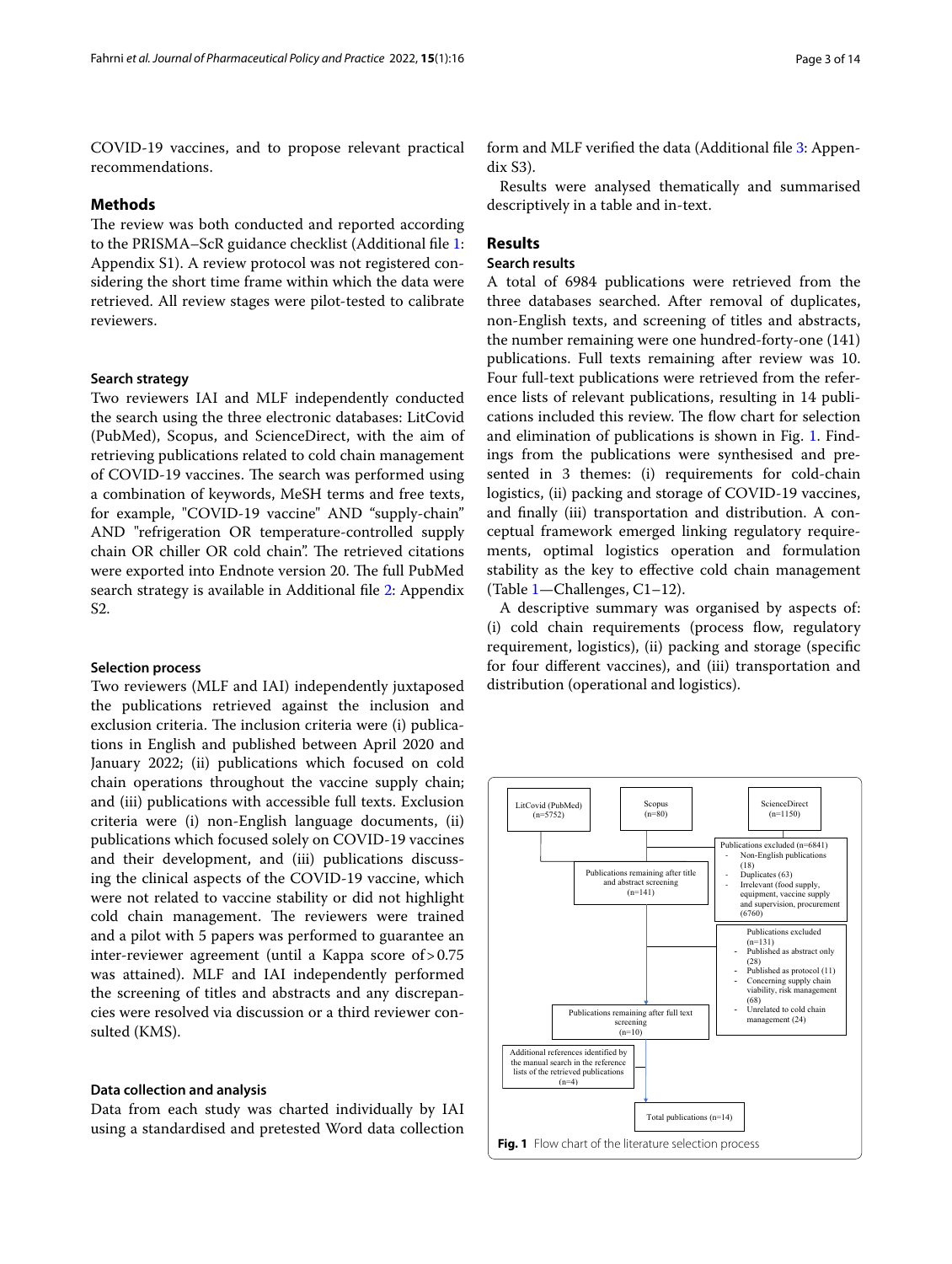| Table 1 Management of COVID-19 vaccines cold chain logistics |                                                                                                                                                                                                                   |                       |                                                                                                |                                                                                                                                                                                                                                                                                                                                                                                                                                                                                        |
|--------------------------------------------------------------|-------------------------------------------------------------------------------------------------------------------------------------------------------------------------------------------------------------------|-----------------------|------------------------------------------------------------------------------------------------|----------------------------------------------------------------------------------------------------------------------------------------------------------------------------------------------------------------------------------------------------------------------------------------------------------------------------------------------------------------------------------------------------------------------------------------------------------------------------------------|
| Theme/main category                                          | Challenges (C), Authors (reference)                                                                                                                                                                               | Origin, Article type, | Conceptual framework                                                                           | Key points on challenges to cold<br>chain management                                                                                                                                                                                                                                                                                                                                                                                                                                   |
| Requirements for Cold Chain Logistics                        | Holm MR, Poland GA. Critical aspects<br>adenovirus-vectored COVID-19 vac-<br>of packaging, storage, preparation,<br>cines for optimal efficacy. Vaccine.<br>of mRNA and<br>and administration<br>2021;39(3):457-9 | USA, Review           | . Lack of proper storage systems<br>Infrastructure requirements                                | i) Each vaccine has different packaging<br>and requirements for storage, prepara-<br>ii) Several vaccines require ultra-cold<br>that are different than what vaccine<br>or have cold-storage requirements<br>administrators are prepared for<br>tion, and administration                                                                                                                                                                                                               |
|                                                              | Maldonado R. Accidental Interruption<br>of the Cold Chain for the Preservation<br>Grau S, Ferrández O, Martín-García E,<br>of the Moderna COVID-19 Vaccine.<br>Vaccines (Basel). 2021;9(5):512                    | Spain, Case study     | Formulation stability                                                                          | Accidental interruption of the storage<br>temperature conditions had no conse-<br>quences for the integrity of the mRNA<br>contained in the Moderna COVID-19<br>i) No information is available on the<br>exposed to unexpected changes in<br>impact on stability when vaccine is<br>temperature<br>ii) Findings:<br>vaccines                                                                                                                                                           |
|                                                              | Yu YB, Briggs KT, Taraban MB, Brinson<br>in Pharmaceutical Research Series:<br>RG, Marino JP. Grand Challenges<br>cal Research.<br>Ridding the Cold Chain for Bio-<br>logics. Pharmaceuti<br>2021;38(1):3-7       | USA, Review           | -Difficulties in monitoring and con-<br>trolling vaccine temperature<br>Temperature monitoring | sive infrastructure and is very expensive<br>to maintain. The complexity of the cold<br>chain is illustrated in documents, such<br>ii) Cold chain can be standard (2 °C to<br>i) Cold chain requires building exten-<br>as the CDC Vaccine Storage and Han-<br>before injection, could cause adverse<br>dling Toolkit and the WHO pamphlet<br>8 °C) or deepfreeze (as cold as -70 °C)<br>iii) Cold chain breaches, if unnoticed<br>"The vaccine cold chain"<br>drug events in patients |

<span id="page-3-0"></span>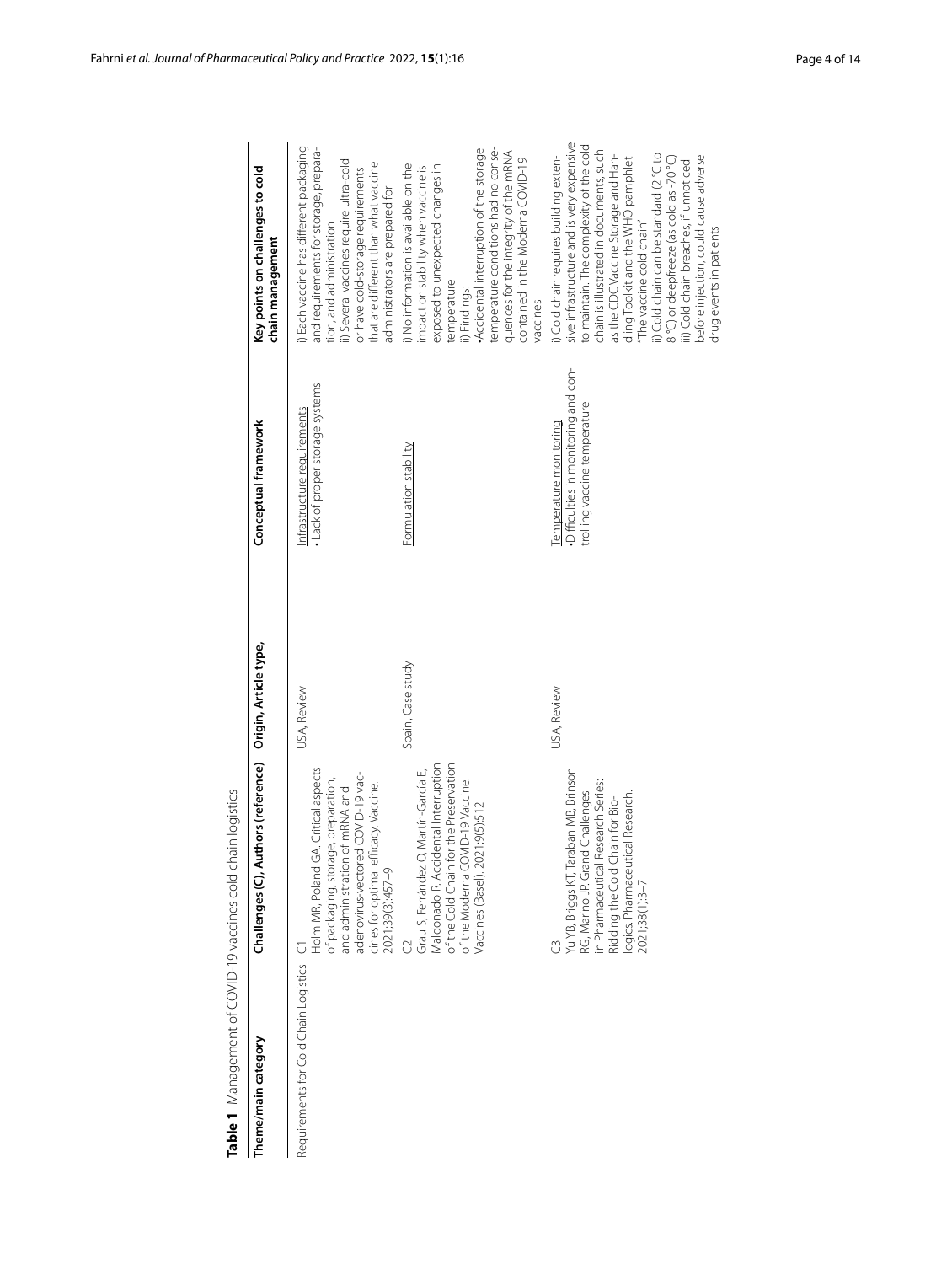| ۵ |  |
|---|--|
|   |  |

| Table 1 (continued) |                                                                                                                                                                                                                 |                                                 |                                                                                                                                                                                                                                            |                                                                                                                                                                                                                                                                                                                                                                                                                                                                                                                                                                                                                                                                                                                                                                                             |
|---------------------|-----------------------------------------------------------------------------------------------------------------------------------------------------------------------------------------------------------------|-------------------------------------------------|--------------------------------------------------------------------------------------------------------------------------------------------------------------------------------------------------------------------------------------------|---------------------------------------------------------------------------------------------------------------------------------------------------------------------------------------------------------------------------------------------------------------------------------------------------------------------------------------------------------------------------------------------------------------------------------------------------------------------------------------------------------------------------------------------------------------------------------------------------------------------------------------------------------------------------------------------------------------------------------------------------------------------------------------------|
| Theme/main category | Challenges (C), Authors (reference)                                                                                                                                                                             | Origin, Article type,                           | Conceptual framework                                                                                                                                                                                                                       | Key points on challenges to cold<br>chain management                                                                                                                                                                                                                                                                                                                                                                                                                                                                                                                                                                                                                                                                                                                                        |
|                     | vaccine supply chain: A Case study of<br>Finnish Red Cross. 2020<br>Rashid M. Identify constraints of<br>J                                                                                                      | Finland, Case study using qualitative<br>method | Difficulties in monitoring and con-<br>· Lack of vaccine monitoring bodies<br>Inappropriate coordination with<br>. Lack of proper storage systems<br>trolling vaccine temperature<br><b>Operational Constraints</b><br>local organisations | IoT technology needed to improve the<br>analysis of webpages, observation, and<br>constraints of vaccine supply chain for<br>essential for developing performance<br>monitoring of vaccine temperature is<br>of vaccine supply chain in humanitar-<br>i) Study conducted to investigate the<br>Cold chain equipments such as long<br>Humanitarian organisations need to<br>are required for effective storage and<br>refrigerators, and refrigerated trucks<br>the Finnish Red Cross humanitarian<br>lasting passive cold boxes, medical<br>review their vaccine supply chain<br>ii) Data was collected via content<br>Real-time data and continuous<br>semi-structured interview<br>transportation system<br>visibility of data flow<br>an organisations<br>Organization<br>iii) Findings: |
|                     | Volkin DB, Jiskoot W, Mastrobattista<br>Pharmaceutical Sciences. 2021 Mar<br>mRNA vaccine stability. Journal of<br>E. Addressing the cold reality of<br>Crommelin DJ, Anchordoquy TJ,<br>1;110[3]:997-1001<br>Ű | Netherlands, Commentary (Expert<br>opinion)     | Requlatory requirements                                                                                                                                                                                                                    | chain (e.g., 2-8 °C for a limited period of<br>temperatures outside of the frozen cold<br>quality attributes for the proposed stor-<br>final container, when maintained at the<br>initiative of the WHO an mRNA vaccine<br>ii) Highlights the assay capabilities and<br>containers from at least three final lots<br>time) under monitored and controlled<br>recommended storage temperature,<br>controlled temperature chain (ECTC)<br>and expiry date of the vaccine in its<br>should be demonstrated using final<br>i) For vaccine licensure, the stability<br>is potentially allowed to be kept at<br>acceptance criteria for the relevant<br>made from different vaccine bulks<br>age conditions for mRNA vaccines<br>iii) In the context of the extended<br>conditions                |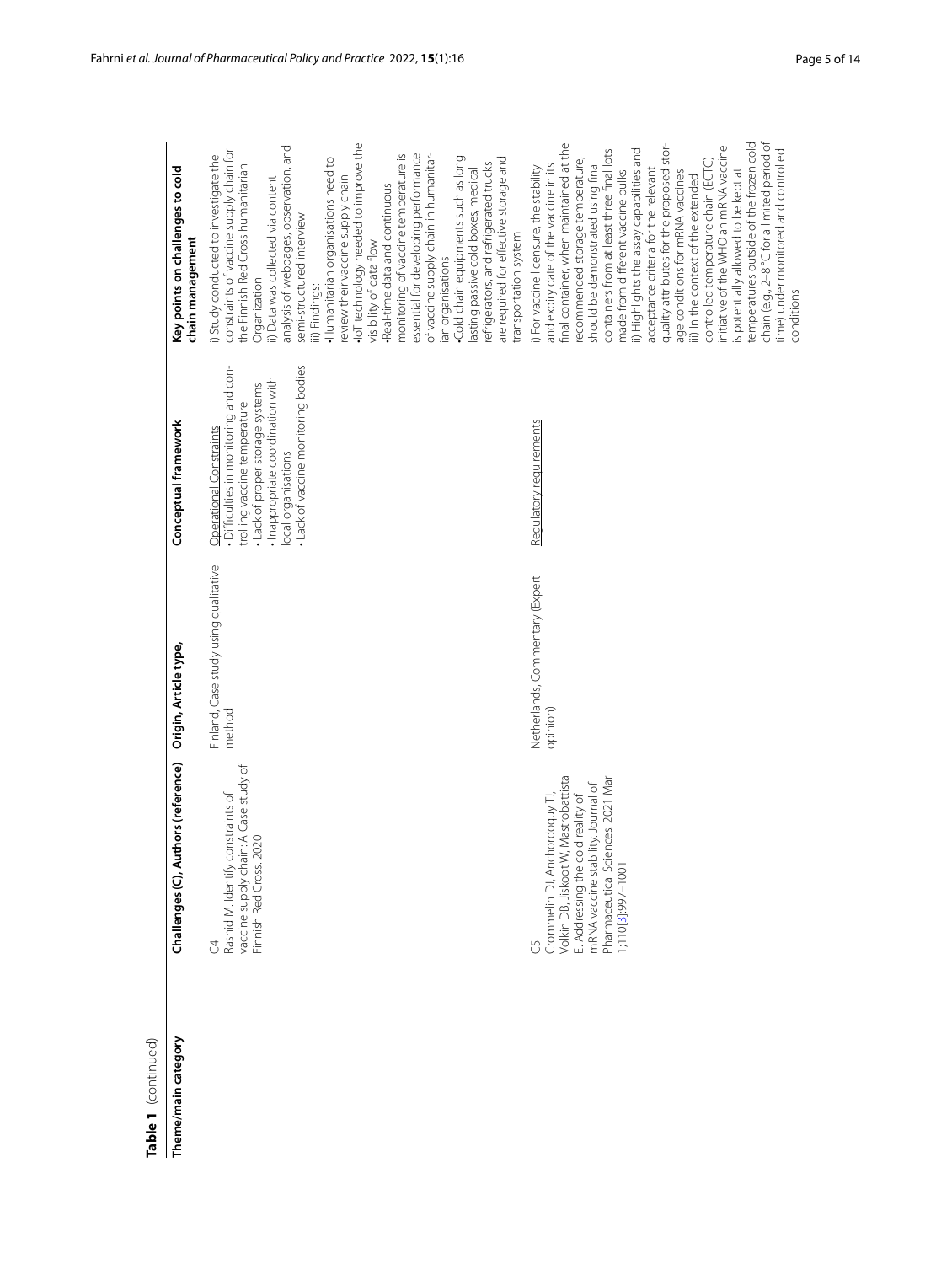| Table 1 (continued) |                                                                                                                                                                                                                                    |                                              |                                                                                                                                                                 |                                                                                                                                                                                                                                                                                                                                                                                                                                                                                                                                                                                                                                                              |
|---------------------|------------------------------------------------------------------------------------------------------------------------------------------------------------------------------------------------------------------------------------|----------------------------------------------|-----------------------------------------------------------------------------------------------------------------------------------------------------------------|--------------------------------------------------------------------------------------------------------------------------------------------------------------------------------------------------------------------------------------------------------------------------------------------------------------------------------------------------------------------------------------------------------------------------------------------------------------------------------------------------------------------------------------------------------------------------------------------------------------------------------------------------------------|
| Theme/main category | uthors (reference)<br>Challenges (C), A                                                                                                                                                                                            | Origin, Article type,                        | Conceptual framework                                                                                                                                            | Key points on challenges to cold<br>chain management                                                                                                                                                                                                                                                                                                                                                                                                                                                                                                                                                                                                         |
| Packing and Storage | vaccines: a review. Environ Chem Lett.<br>Ramakanth D, Singh S, Maji PK, Lee YS,<br>Gaikwad KK. Advanced packaging for<br>distribution and storage of COVID-19<br>$2021:1 - 1$<br>S                                                | India, Review                                | Regulatory reguirements                                                                                                                                         | packaging levels maintaining cold stor-<br>COVID-19 vaccine consists of different<br>ii) Review illustrated that typical pack-<br>i) Packaging plays a crucial role in pro-<br>aging and distribution system for the<br>tecting, preserving, transporting, and<br>storage and temperature monitoring<br>of the history of the product storage<br>The end consumer should be aware<br>iii) The United States Food and Drug<br>Administration issued guidelines for<br>age throughout the supply chain<br>vaccine manufacturers regarding<br>distributing vaccines<br>conditions                                                                               |
|                     | dling; Vaccine administration-2020.<br>Wolicki J. Vaccine storage and han-<br>Centers for Disease Control and<br>Prevention. 2020                                                                                                  | US, Policy and guidance document             | Operational constraints                                                                                                                                         | purpose-built or pharmaceutical-grade<br>and resources on storage and handling<br>vides information, recommendations,<br>Handling a temperature excursion in<br>COVID-19 vaccine supply and ensure<br>Transport system recommendations<br>Use of equipment, e.g., temperature<br>i) COVID-19 Vaccine Addendum pro-<br>best practices to help safeguard the<br>monitoring devices presented with<br>Alternatives during power outage<br>patients receive safe and effective<br>ii) Vaccine storage units consist of<br>Household-grade refrigerator or<br>the vaccine storage unit<br>certificate of calibration<br>(large or compact)<br>vaccines<br>freezer |
|                     | Organization; 2008, republished 2020<br>under the licence: CC BY-NC-SA 3.0<br>management. Geneva: World Health<br>cines and safe-injection equipment<br>(MLM). Module 1: cold chain, vac-<br>Training for mid-level managers<br>60 | Switzerland, Policy and guidance<br>document | Difficulties in monitoring and con-<br>·Lack of proper storage systems<br>trolling vaccine temperature<br>·Lack of trained personnel<br>Operational constraints | ii) He or she is also responsible to adapt<br>) Highlighted the role of managers to<br>receive vaccines and maintenance of<br>relevant cold chain equipments. This<br>to changing cold storage needs and<br>includes for syringes, reconstitution<br>diluent (which does not need to be<br>syringes, safety boxes and vaccine<br>make space should a need arise<br>refrigerated)                                                                                                                                                                                                                                                                             |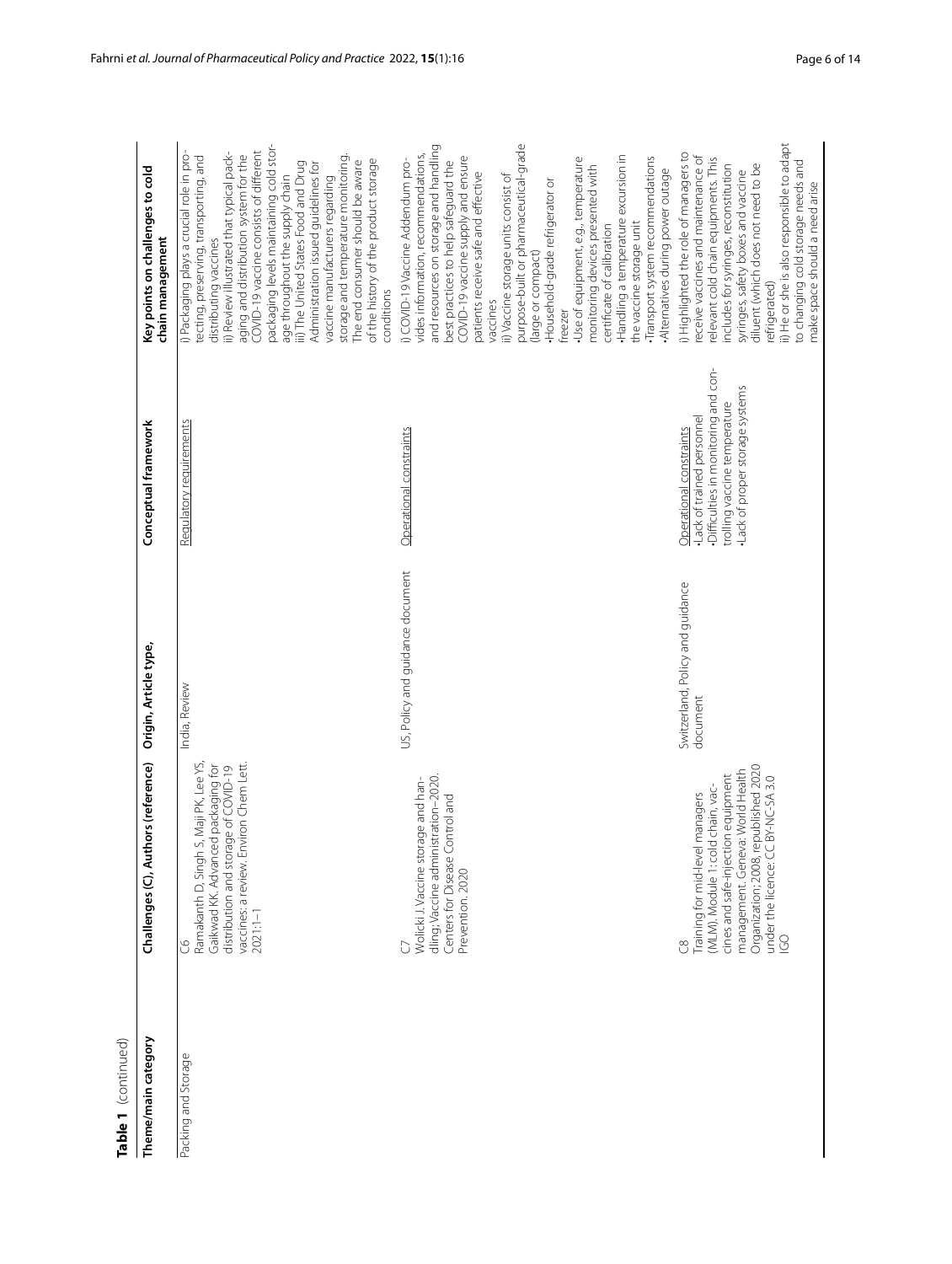| Table 1 (continued)             |                                                                                                                                                                                                                                                                                                                                                        |                                                                                                                  |                                                                                                                                                                                                                                     |                                                                                                                                                                                                                                                                                                                                                                                                                                                                                                                                                                               |
|---------------------------------|--------------------------------------------------------------------------------------------------------------------------------------------------------------------------------------------------------------------------------------------------------------------------------------------------------------------------------------------------------|------------------------------------------------------------------------------------------------------------------|-------------------------------------------------------------------------------------------------------------------------------------------------------------------------------------------------------------------------------------|-------------------------------------------------------------------------------------------------------------------------------------------------------------------------------------------------------------------------------------------------------------------------------------------------------------------------------------------------------------------------------------------------------------------------------------------------------------------------------------------------------------------------------------------------------------------------------|
| Theme/main category             | uthors (reference)<br>Challenges (C), Ar                                                                                                                                                                                                                                                                                                               | Origin, Article type,                                                                                            | Conceptual framework                                                                                                                                                                                                                | Key points on challenges to cold<br>chain management                                                                                                                                                                                                                                                                                                                                                                                                                                                                                                                          |
| Transportation and Distribution | Zone, Amhara Region, Ethiopia: Mixed<br>Mohammed SA, Workneh BD. Vaccine<br>Study. Journal of Drug and Alcohol<br>Cold Chain Management in Public<br>Health Facilities of Oromia Special<br>Research. 2021;10[8]:1-9<br>ටී                                                                                                                             | Ethiopia, Phenomenological study                                                                                 | ·Inappropriate coordination with local<br>· Lack of vaccine monitoring bodies<br>Difficulties in monitoring and con-<br>·Lack of proper storage systems<br>trolling vaccine temperature<br>Operational constraints<br>organizations | nisation, checking the signs of damage,<br>storage of food or any drugs other than<br>ii) Placement of vaccines during immu-<br>vaccines, checking, availability of deep<br>i) 48% health facilities had satisfactory<br>mometer has a significant association<br>freezer, cold box and functional ther-<br>immunisation practice affect vaccine<br>monitoring, stock management and<br>cold chain infrastructure, while 63%<br>iii) Key informants stated that cold<br>chain infrastructure, temperature<br>had good cold chain practices<br>with vaccine storage<br>storage |
|                                 | the COVID-19 Pandemic. Widener Law<br>Vaccination in this Modern-Day Era of<br>State Police Power<br>Health and Liberty-The Impact of the<br>Supreme Court<br>vs. the Individual Right to Refuse a<br>Decision of Jacobson: Compulsory<br>Termini RB. An Essay on Public<br>Review, Forthcoming. 2021<br>1905 United States<br>Vaccination under<br>°⊃ | US, Policy and guidance document                                                                                 | Regulatory requirements                                                                                                                                                                                                             | use in an event of a public health emer-<br>tion (EUA) authority will need to issue a<br>Authority and Federal Food, Drug, and<br>gency, the Emergency Use Authoriza-<br>etter of authorisation that entails two<br>ii) As the vaccines were authorised for<br>fact sheets prior to the vaccine being<br>Healthcare Providers Administering<br>to comply with the Food and Drug<br>i) Vaccine manufacturers will have<br>Vaccine (Vaccination Providers)<br>transported to other countries<br>Recipients & Caregivers<br>Cosmetic Act policies                                |
|                                 | Economics. 2021 Sep 1;239:108,193<br>nternational Journal of Production<br>for sustainable development goals.<br>S, Kabir G. Challenges to COVID-19<br>vaccine supply chain: Implications<br>Ali SM, Sarker<br>Alam ST, Ahmed S,<br>$\overline{5}$                                                                                                     | using decision-making trial and evalu-<br>ation laboratory (DEMATEL) method<br>Bangladesh, quantitative research | - Difficulties in monitoring and con-<br>· Lack of proper storage systems<br>trolling vaccine temperature<br>Operational constraints                                                                                                | i) Inappropriate coordination with local<br>organisations, lack of vaccine monitor-<br>and vaccination cost and lack of finan-<br>cial support for vaccine purchases are<br>and controlling vaccine temperature,<br>ing bodies, difficulties in monitoring<br>the most critical challenges                                                                                                                                                                                                                                                                                    |
|                                 | countries (LMICs): A scoping review of<br>the literature. Journal of global health.<br>coverage in low- and middle-income<br>vaccines outside the cold chain or in<br>Dadari IK, Zgibor JC. How the use of<br>tributes to improving immunization<br>controlled temperature chain con-<br>2021;11<br>CI2                                                | US, scoping review                                                                                               | Temperature monitoring                                                                                                                                                                                                              | perature chain increases immunization<br>i) Review synthesised the evidence on<br>timelines of the Global Vaccine Action<br>countries (LMICs), with a focus on the<br>trolled temperature chain (CTC) or (b)<br>coverage in low- and middle-income<br>how the use of vaccines outside the<br>ii) Vaccines can be used in: (a) con-<br>cold chain or in a controlled tem-<br>outside the cold chain (OCC)<br>Plan (2011-2020)                                                                                                                                                  |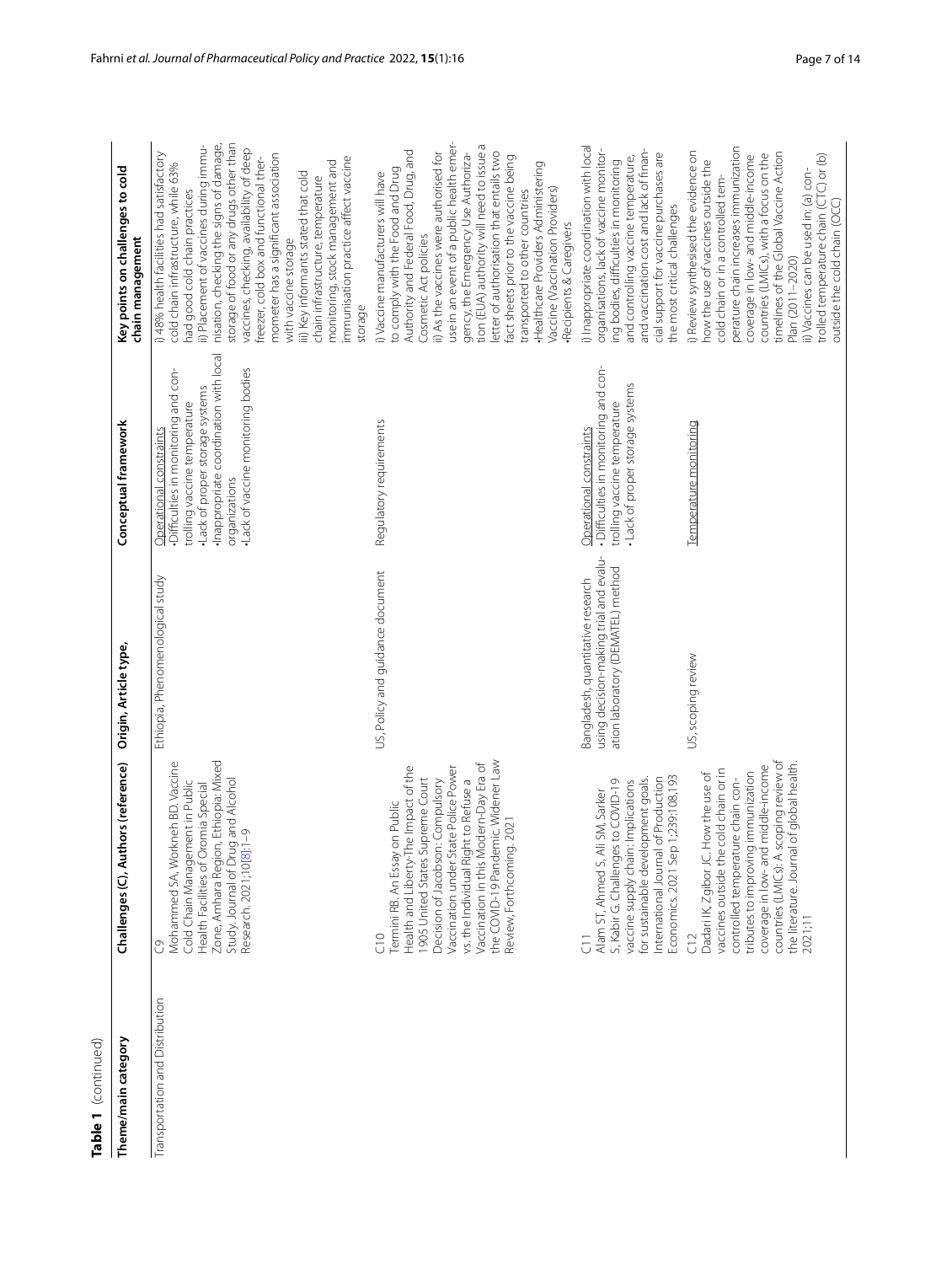| Table 1 (continued) |                                                                                                                                                                                                                                                                                                                            |                           |                                                                                                                                                                                                                                                                                                                                                                                                                                                                 |                                                                                                                                                                                                                                                                                                                                                                                                                                                                                                                                                                                                                                                                                                                                                                                                                                                                                                                                                                                                                                                                                                                                                                                                                                                                                                        |
|---------------------|----------------------------------------------------------------------------------------------------------------------------------------------------------------------------------------------------------------------------------------------------------------------------------------------------------------------------|---------------------------|-----------------------------------------------------------------------------------------------------------------------------------------------------------------------------------------------------------------------------------------------------------------------------------------------------------------------------------------------------------------------------------------------------------------------------------------------------------------|--------------------------------------------------------------------------------------------------------------------------------------------------------------------------------------------------------------------------------------------------------------------------------------------------------------------------------------------------------------------------------------------------------------------------------------------------------------------------------------------------------------------------------------------------------------------------------------------------------------------------------------------------------------------------------------------------------------------------------------------------------------------------------------------------------------------------------------------------------------------------------------------------------------------------------------------------------------------------------------------------------------------------------------------------------------------------------------------------------------------------------------------------------------------------------------------------------------------------------------------------------------------------------------------------------|
| Theme/main category | thors (reference)<br>Challenges (C), Au                                                                                                                                                                                                                                                                                    | Origin, Article type,     | Conceptual framework                                                                                                                                                                                                                                                                                                                                                                                                                                            | Key points on challenges to cold<br>chain management                                                                                                                                                                                                                                                                                                                                                                                                                                                                                                                                                                                                                                                                                                                                                                                                                                                                                                                                                                                                                                                                                                                                                                                                                                                   |
|                     | Experimental and simulation studies<br>tion system. International Journal of<br>solution to the last mile challenge:<br>of ultra-low temperature refrigera-<br>Sun J, Zhang M, Gehl A, Fricke B,<br>Nawaz K, Gluesenkamp K, et al.<br>133:313-25<br>COVID-19 vaccine distribution<br>Refrigeration. 2022;<br>$\frac{3}{2}$ | US, experimental study    | Simulation studies conducted, where<br>a testing platform was setup to assess<br>To overcome operational constraints<br>available products, such as refrigera-<br>the technical merits of the solution<br>tion container units, and retrofitted<br>with the ability to control tempera-<br>ture at $-30$ °C or $-70$ °C as part of<br>them to meet the vaccine storage<br>Experimented on commercially<br>temperature requirement<br>the last mile supply chain | meet the requirements for vaccine stor-<br>refrigeration storage container method.<br>dioxide (O <sub>2</sub> and CO <sub>2)</sub> sensors inside the<br>age to support the vaccine distribution<br>An effective, secure, and safe ultralow-<br>temperature refrigeration solution that<br>with a 5-psi diaphragm compressor to<br>tor to measure the pressure difference<br>iii) Lab tests were conducted to evalu-<br>tion container units used in the global<br>Omega 5 V differential pressure moni-<br>pump air from inside the container to<br>from inside and outside the container<br>dry-ice sublimation, and CO <sub>2</sub> concen-<br>tration inside the refrigerated storage<br>uses commercially available refrigera-<br>ate the performance of the proposed<br>test unit was fully instrumented with<br>of test unit, temperature distribution<br>container box, scales to measure dry<br>cold-food chain can be modified to<br>Aspects of temperature distribution<br>thermocouples, oxygen and carbon<br>ice weights during sublimation and<br>inside the vaccine dry-ice package,<br>ii) $O_2$ and $CO_2$ sensors located near<br>front at reefer were used in testing<br>i) Refrigeration storage container<br>container were evaluated<br>supply chain<br>iv) Findings:<br>putside |
|                     | mental friendly micro cold storage for<br>Environmental Science and Pollution<br>last-mile COVID-19 vaccine logistics.<br>Nadimuthu LPR, Victor K. Environ-<br>Research. 2021<br>$\frac{4}{3}$                                                                                                                             | India, experimental study | To overcome operational constraints<br>photovoltaic powered thermoelec-<br>A novel design, development, and<br>experimental investigation of solar<br>tric-based micro cold storage as a<br>COVID-19 vaccine carrier for rural<br>areas                                                                                                                                                                                                                         | done without any vaccine degradation<br>photovoltaic powered thermoelectric-<br>function as a COVID-19 vaccine carrier<br>mile vaccine delivery was successfully<br>for rural areas demonstrated that last-<br>based micro cold storage, which can<br>i) An environmentally friendly, solar                                                                                                                                                                                                                                                                                                                                                                                                                                                                                                                                                                                                                                                                                                                                                                                                                                                                                                                                                                                                            |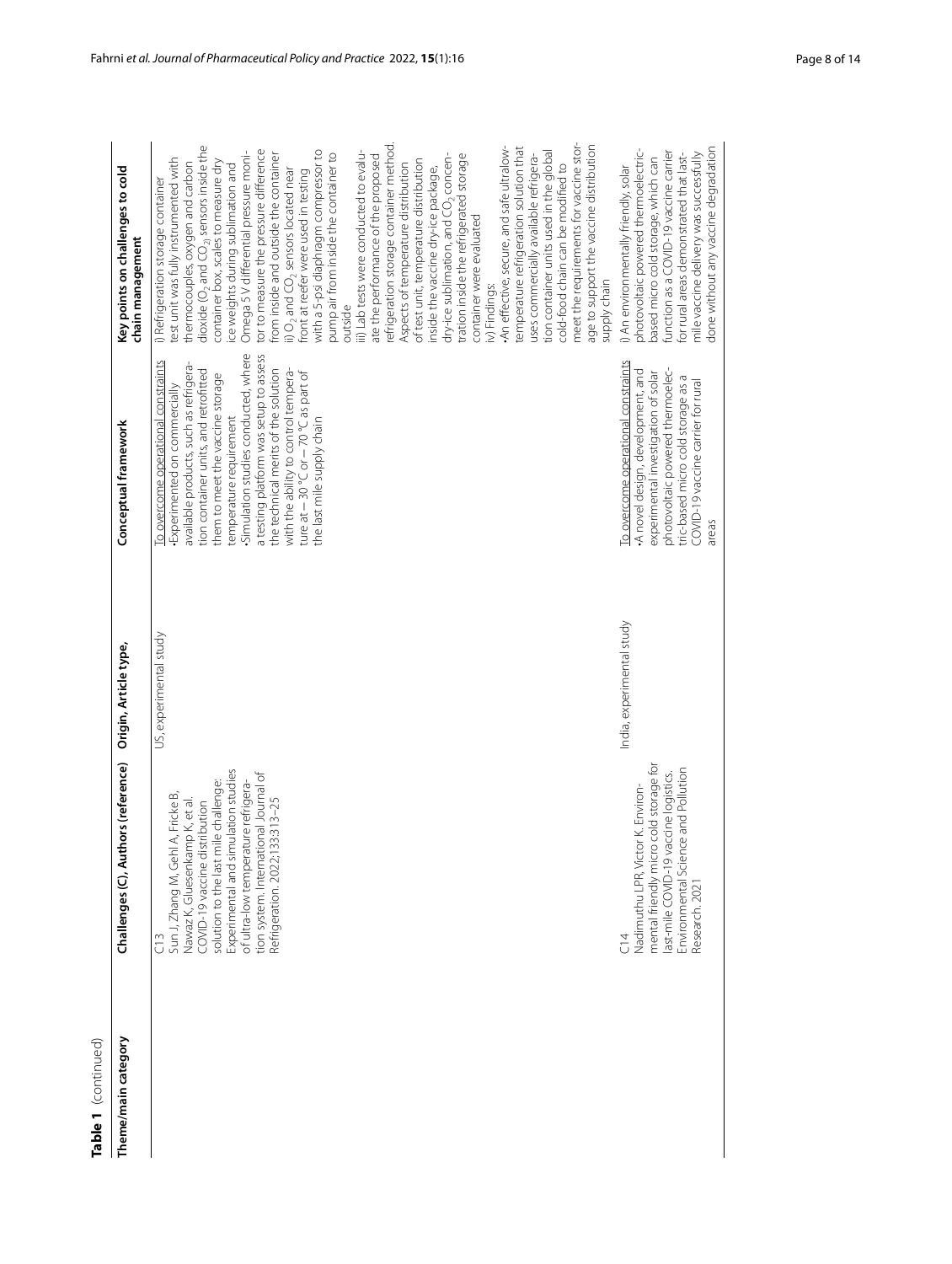#### **Requirements for cold chain logistics**

In this section, the regulatory and operational requirements for logistics are described.

Vaccines need to be administered by healthcare providers in clinics or pharmacies, while many other biologics for treating chronic conditions, such as diabetes and arthritis, were frequently delivered for self-injection at the patient's home. When arriving at healthcare facilities, COVID-19 vaccine immunogenicity and efectiveness are highly dependent on the following factors: vaccines must have been stored in the required cold chain, the cold chain must be adequately monitored, and vaccines must be used up within critical timeframes after being removed from the cold chain or after a puncture in the multidose vial [[9,](#page-12-8) [10\]](#page-13-0). By having appropriately trained managers on cold chain equipment who are tasked to manage and monitor cold chain, accidental interruption of the storage temperature conditions and hence vaccine instability can be avoided. Consequently, fewer vaccines are rendered inefective and wasted. [[10,](#page-13-0) [11](#page-13-1)].

Cold chain can be standard  $(2 \degree C)$  to 8  $\degree C)$  or deepfreeze (as cold as −70 °C). Cold chain requires building extensive infrastructure and is very expensive to maintain. The complexity of the cold chain is illustrated in documents, such as the CDC Vaccine Storage and Handling Toolkit [[12](#page-13-2)]. Effective management of cold chain logistics for vaccines will require precise coordination across processes to ensure that the efficacy of the vaccines is preserved through temperature-monitoring and up-to-date records for traceability [\[7](#page-12-6)]. Constraints currently exist in their production, multimodal transport, storage, distribution and equal disbursement of vaccines to those needing them. In the European Commission (EC)-funded CHILL-ON project, most of the deviations from high-quality standards of perishable goods (vaccines included) occurred during the shipment and transportation process [\[13\]](#page-13-3). Where a deviation was detected, it was attributed to a lack of appropriate cold chain equipment, such as cold chain boxes, cold chain trucks and efficient refrigeration system  $[14]$ . In addition, the role of managers who receive vaccines and maintain the relevant cold chain equipment deserves recognition. They are also responsible for the reconstitution syringes, safety boxes and vaccine diluents (which does not need to be refrigerated) delivered. In addition, the manager is tasked to addressing changing cold storage needs and making additional space should a need arise  $[11]$  $[11]$  $[11]$ .

Ideally, supply-chain managers will have obtained advance approvals for acquisition of these medical countermeasures—the COVID-19 vaccines. In preparedness for subsequent distribution, transport corridors which function as vital routes to end-users are identifed; primary and secondary transport modes from point of entry to points of distribution are evaluated. In doing so, assessments of the respective governments' and non-governmental organisations' capacity to respond to emergencies, including inspection policies, customs, port, air, rail and road operations, storage, vaccine supply, communications, electricity and fuel generation, supply and distribution will also be weighed in [[15\]](#page-13-5). Understanding each systemic link in the supply chain, including their strengths and shortfalls, with potential solutions or alternatives are essential. In addition, the functional linkages between governments, UN agencies, NGOs, and private sector entities are all crucial aspects of operations. It is also crucial to understand the extent of business continuity efforts at both regional and national levels at the geographical location of distribution [[13](#page-13-3), [16\]](#page-13-6).

# **Packing and storage of COVID‑19 vaccines**

Here, we present examples of four of the most common vaccines that have special packaging requirements suitable for storage and transport throughout the cold chain, from manufacturer to shipping to warehousing. Primary packaging materials include glass vials and syringes, along with stoppers and seals. Packaging for distribution, includes secondary and tertiary packaging for vaccines. Secondary packaging assist in reducing volume, cost-saving, minimising logistical burden, and reducing carbon footprint. Vaccine storage units at the healthcare facilities site usually consist of purpose-built or pharmaceutical-grade (large or compact) or household-grade refrigerator or freezer. [[17](#page-13-7)].

## *Pfzer's mRNA vaccine*

Pfizer's mRNA vaccine demands the most stringent storage needs. It is required to be stored in a−70 °C ultracold freezer. Packed as a 2 mL, glass preservative-free vial containing 5 doses, the Pfzer mRNA vaccine are packed for delivery in trays of 195 vials each. Five trays of 4,875 doses will be included in each shipment of dimensions 15.7"  $L \times 15.7$ " W  $\times 22$ " H and will require to be packed with dry ice and weigh approximately 34 kg. The vials are subjected to quality measures so no broken vials are present. Without opening the outer packaging (with the exception of inspecting the vial once to see if any is broken), each shipper can be stored for up to 10 days. Dry ice are replenished if the shipper is stored in a warmer climate and/or is opened more frequently than once for inspection of vials. GPS-enabled temperature-monitoring devices are placed inside to ensure end-to-end distribution occurs within the required temperature range. Upon arrival of the shipper, the vaccine must be transported into an ultra-cold freezer within 5 min. Simultaneously, the GPS-enabled logger is disabled and the shipper sent back to the supplier within 10–20 days of arrival. The vaccines can be thawed in the refrigerator  $(2-8 \degree C)$  for up to 5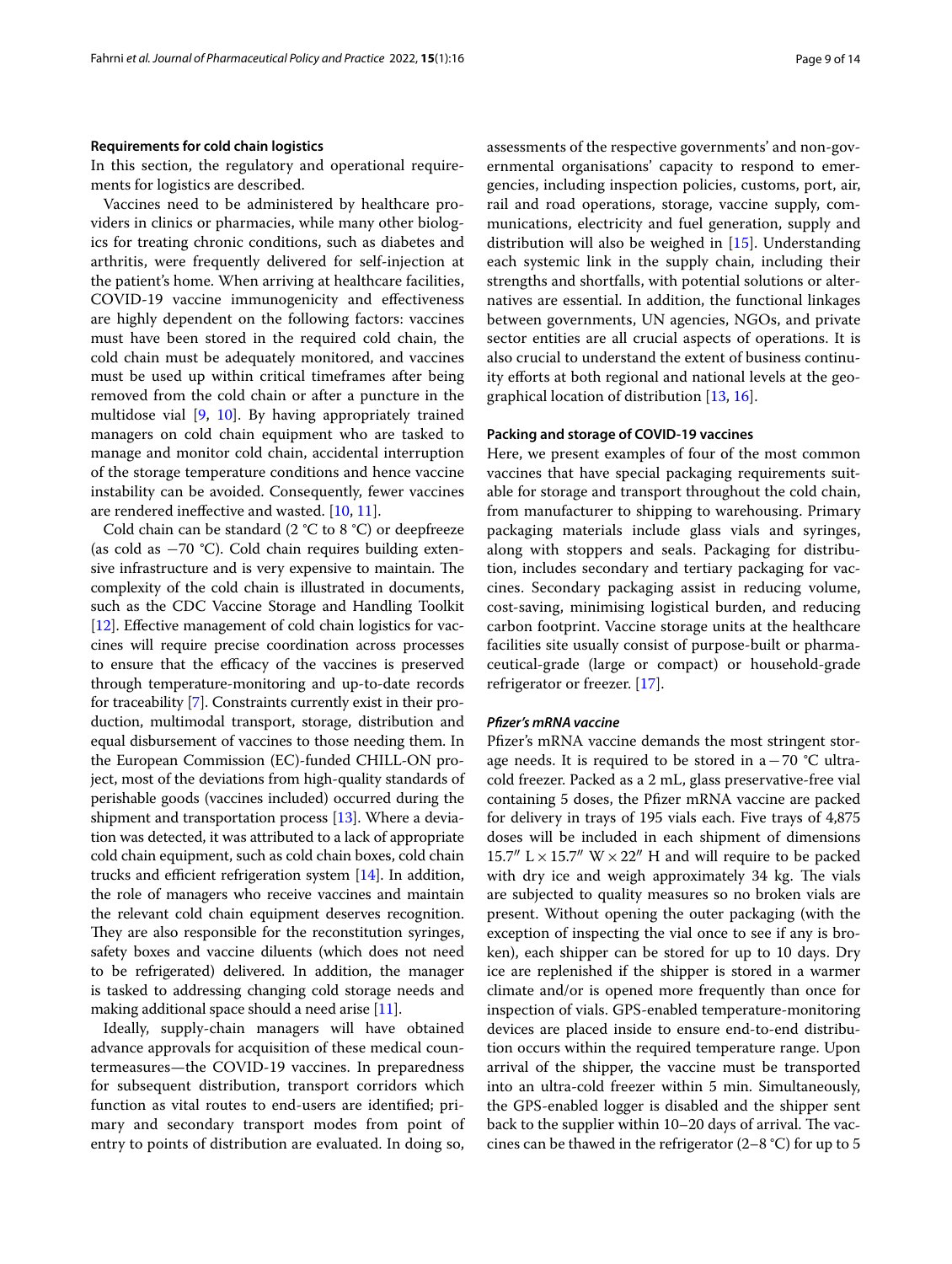days (120 h), after which it should be discarded. Each dose needs to be diluted with normal saline before use and is stable for up to 6 h at room temperature, after which time it should be discarded. Pfzer has incorporated a QR code linked to the Emergency Use Authorisation (EUA) website, a lot number, and an expiration date on the label for each vial for documentation purposes  $[9, 18]$  $[9, 18]$  $[9, 18]$  $[9, 18]$ . Pfizer-BioNTech recently submitted data to the Food and Drug Administration (FDA) to update the storage requirements to a more reasonable temperature ranging anywhere between−25 and−15 °C [[19](#page-13-9)].

#### *Moderna's mRNA vaccine*

Packed as 10 vials of 10 doses in each carton, the Moderna's mRNA vaccine will be shipped and delivered at a temperature of−20 °C. One hundred doses are loaded in a carton of dimensions  $5.5'' L \times 2.2'' W \times 2.5'' H$ . One advantage these vaccines have is that there are no special requirements for reconstitution or preparation and the vaccines can be stored for up to 30 days in the refrigerator at 2–8 °C until ready for use. At room temperature postthaw, the vaccine is stable for up to 12 h, after which it should be discarded. The vial will have a QR code printed on the label. When the QR code is scanned with a smart device (i.e., phone or tablet), it will link the device to the EUA-specified website. The website will contain product information and provide access to the fact sheets. In addition, since the expiration date will not be printed on the vial, there will be a function to search for the date on the website by entering the product lot number. The carton in which the vaccines were shipped will display the same QR code as the label. In addition, the carton will have a 2D barcode printed, which is encoded with the GTIN (product ID), lot number, and an expiration date that is hardcoded to 12/31/2069. [\[9](#page-12-8)] Moderna has initiated a trial with a vaccine that may be refrigerator-stable. [\[20\]](#page-13-10).

#### *Johnson & Johnson's adenovirus‑vectored vaccine*

Packed as 10 vials per carton and 48 cartons per shipper case of dimensions 3.66"  $L \times 1.5$ " W  $\times 2.13$ "D, the Johnson & Johnson's adenovirus-vectored vaccine will be delivered at a temperature of−20 °C. Each shipper will contain 2,400 doses with five doses in each vial. The J&J vaccine require to be transported to the refrigerator upon arrival. It can be stored for up to 3 months in the refrigerator (2–8 °C). Stability information at room temperature is still forthcoming. [[9\]](#page-12-8).

# *AstraZeneca (AZ)'s adenovirus‑vectored vaccine*

AstraZeneca (AZ)'s adenovirus-vectored vaccine will be shipped in pallets. Each pallet will contain 85 cases packed with 20,400 vials. 10 vials per carton will contain 100 doses. Case dimensions are  $11.6''$  L  $\times$  9.3" W  $\times$  7.4" H. AZ's vaccine is required to be stored in the refrigerator at 2–8 °C upon arrival. It should be light-protected and can be stored for up to 6 months in the refrigerator  $(2-8 \text{ °C})$ . To prevent prolonged light exposure, the vaccine must be kept in the original packaging until use and is not to be frozen. No reconstitution or special preparation is required. After the vial is punctured, it can be stored in the refrigerator for up to 6 h, after which the vaccine must be discarded. One advantage is that no reconstitution or special preparation is required for this formulation. [\[9](#page-12-8)].

#### **Transportation and distribution**

In the following section, we present vaccine regulatory and logistic requirements for transportation by air, ocean and ground networks in a pharmaceutical-graded, temperature-controlled supply chain to healthcare facilities and other points of administration.

First and foremost, the vaccine manufacturers will have to comply with the Food and Drug Authority and Federal Food, Drug, and Cosmetic Act policies. As the vaccines were authorised for use in an event of a public health emergency, the Emergency Use Authorization (EUA) authority will then issue a letter of authorisation that entails two fact sheets prior to the vaccine being transported to other countries, namely:

- (i) Healthcare Providers Administering Vaccine (Vaccination Providers)
- (ii) Recipients & Caregivers [[21](#page-13-11)]

There exists multiple stakeholders in the cold chain transportation processes, namely, the sender, freight forwarder, air and road cargo transportation companies, as well as the receiving ground handling agents  $[22]$  $[22]$ . They operate optimally within a risk management taskforce which is responsible for environmental health and safety, public and government afairs and policies, communications, and crucially business continuity, operations and supply chain management. Each stakeholder has a very specific role to play to complete the entire process flow. There is a risk that the operation ceases, should any of the processes fail to run its course, which then jeopardises the business entity. Exposed biological products such as vaccines and equally other biological goods to unfavourable temperatures can damage the products and eventually render them being of no use [\[23](#page-13-13)].

The International Air Transport Association (IATA) and its members are responsible for transporting the vaccine consignments from the nation supplying to the destination airport. Several personnel are trained on the technicalities and assist with electricity supply to the refrigerators throughout the fight. Once landed, a local road transportation company will provide refrigerated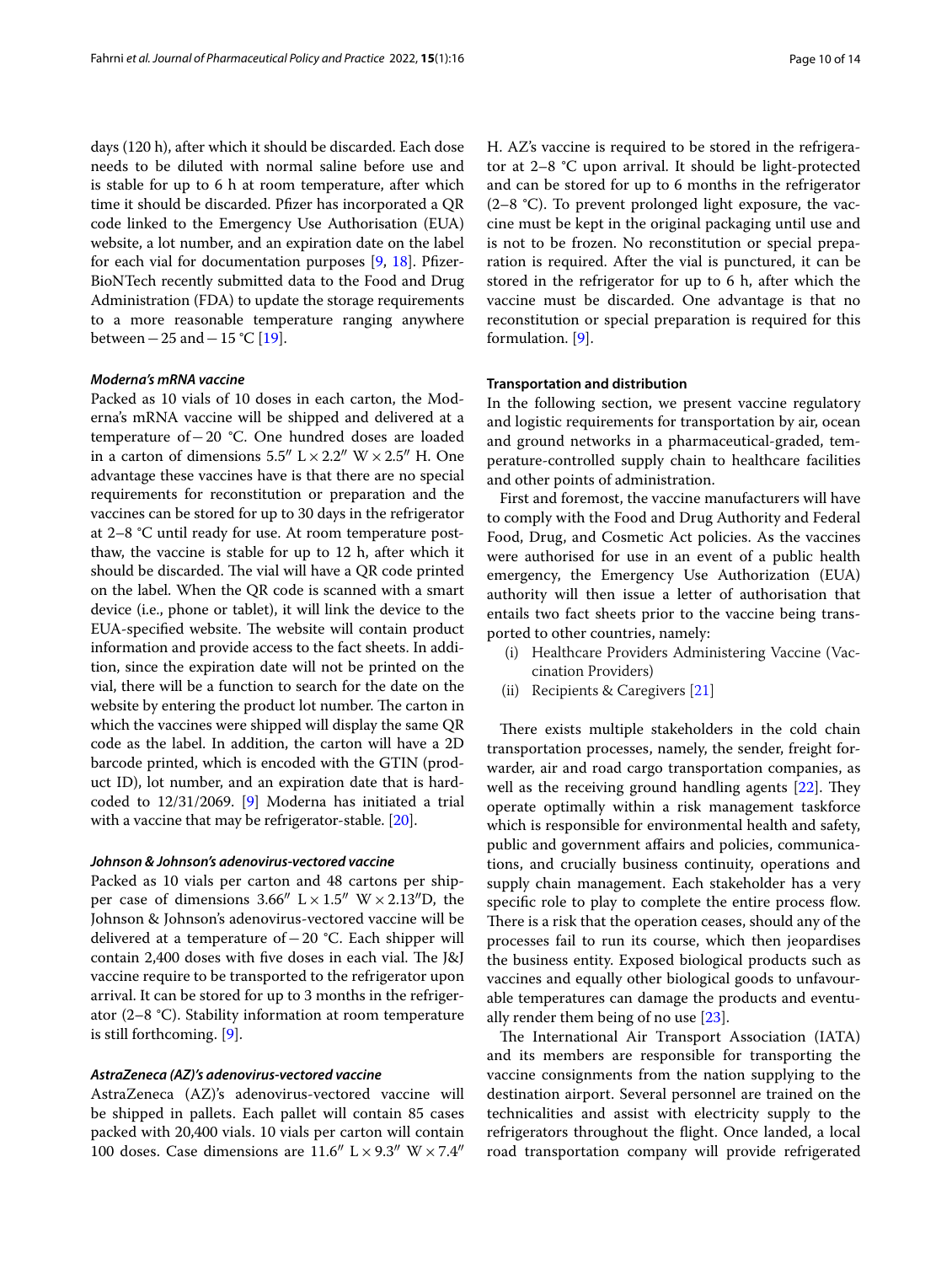trucks to transport vaccines to and from the warehouses and the airport  $[24]$ . The trucker and assistants are then responsible to maintain vaccines within recommended temperature ranges. Local government officials provide on-feld assistance for customs clearance of vaccines at the airport, and this sometime involves humanitarian organisations which are responsible for distribution to those who need them [[25\]](#page-13-15). At the healthcare facilities, the capacity of cold chain equipment will also need to be upgraded; to cite an example, in Ethiopia, only 48% health facilities had satisfactory cold chain infrastructure, while 63% had good cold chain practices [\[26\]](#page-13-16). In addition, inappropriate coordination with local organisations, lack of vaccine monitoring bodies, difficulties in monitoring and controlling vaccine temperature, and fnancial support for vaccine purchase were identifed as the main challenges in the region of Asia [\[27\]](#page-13-17). Another area which is also under-researched is the use of vaccines in controlled temperature chain (CTC) or outside the cold chain (OCC) environments [[23](#page-13-13)]. One study experimented on commercially available products, such as refrigeration container units, and retroftted the test units to meet the vaccine storage temperature requirement. Experimental and simulation studies were conducted to assess the technical merits of the solution with the ability to control temperature at  $-30$  °C or  $-70$  °C as part of the last mile supply chain [[28\]](#page-13-18). In India, an environmentally friendly, solar photovoltaic powered thermoelectric-based micro cold storage which can function as a COVID-19 vaccine carrier for rural areas, was designed and an experimental study conducted. From the study, last-mile vaccine delivery was successfully done without any vaccine degradation [[29\]](#page-13-19).

#### **Discussion**

Notably, all the included publications in our scoping review were available in LitCovid, an open database of COVID-19 literature, which is essentially a curated literature hub, to track up-to-date scientifc information in PubMed. We identifed 14 publications originating from USA (6), India (2), Finland, Spain, Bangladesh, Netherlands, Switzerland and Ethiopia. They were reported as reviews (4), policy or guidance documents (3), experimental studies (2), case reports (2), expert commentary (1), phenomenological study (1) and decision-making trial and evaluation laboratory trial (1).

# **Recommendations for best practice Equitable access and public health policy**

There are justifiable concerns that the requirements for recipient countries to maintain deep-freeze production, storage and transportation networks, in particular for the Pfzer vaccines, will limit the capacity of distributors from transporting the vaccine to low- and middle-income countries. The success in distributing vaccines to remote areas lies in the mechanisms in place to prevent unavoidable exposure to many stresses such as temperature, light, and agitation that may result in loss of vaccine efectiveness. Warm climate regions and poor intercity-connectivity pose obstacles to delivering the temperature-sensitive biologics to the public. In Peru, for example, 30 ultracold freezers existed, but none outside of Lima city. These specialised freezers will take 4–6 weeks to produce and cost between \$10,000 and \$25,000. One of the proposed solutions is, therefore, to top off containers with dry ice every 5 days to keep temperatures stable although this is not a practical solution as dry ice may be scarce in rural areas, and shipping dry ice, which sublimates and transforms into carbon dioxide gas, is costly and dangerous [\[30\]](#page-13-20). Second, since the infrastructure for 2–8 °C is already in place in many communities worldwide, as opposed to ultracold logistics, low-to-middle-income countries may opt for COVID-19 vaccine candidates requiring the minimal cold chain requirement. Innovation was key—in India, for example, companies that dealt with food chain and had cold storage facilities were compelled to innovate and were subjected to a government directive to do a minor redesign of storage spaces to accommodate such need  $[31]$  $[31]$ . Third, advanced cold chain equipment such as long lasting passive cold box, medical refrigerators, and refrigerated trucks can facilitate efective storage and transportation system.

## **Technologies to assist cold chain logistics**

Practising data logging does ease the process of monitoring temperatures. However, for this to be done efficiently, ground handling agents will need to open up the package or content to monitor conditions that possibly expose the vaccines to extreme temperatures. Furthermore, this system allows inspection at the destination, and at that stage, it may become too late for personnel to take any corrective measure. Although fnancial constraints exist, fortunately in today's artifcial intelligence era, the emergence of sophisticated internet-of-things (IoTs), analytics, mobile and cloud technologies provide the basis for a comprehensive cold chain feedback mechanism. It allows the reporting of an ad-hoc and routine-base data collection, recording, checking, and analyses of the fow of vaccines from the manufacturing to healthcare facilities. Using a vaccine blockchain system and simulated machine learning technologies, Yong et al. presented a method of vaccine traceability effective in preventing vaccine record fraud and thus reducing supply risks. [[32](#page-13-22)] Blockchain facilitates transparency and efectiveness in tracking, tracing and monitoring vaccine delivery. Using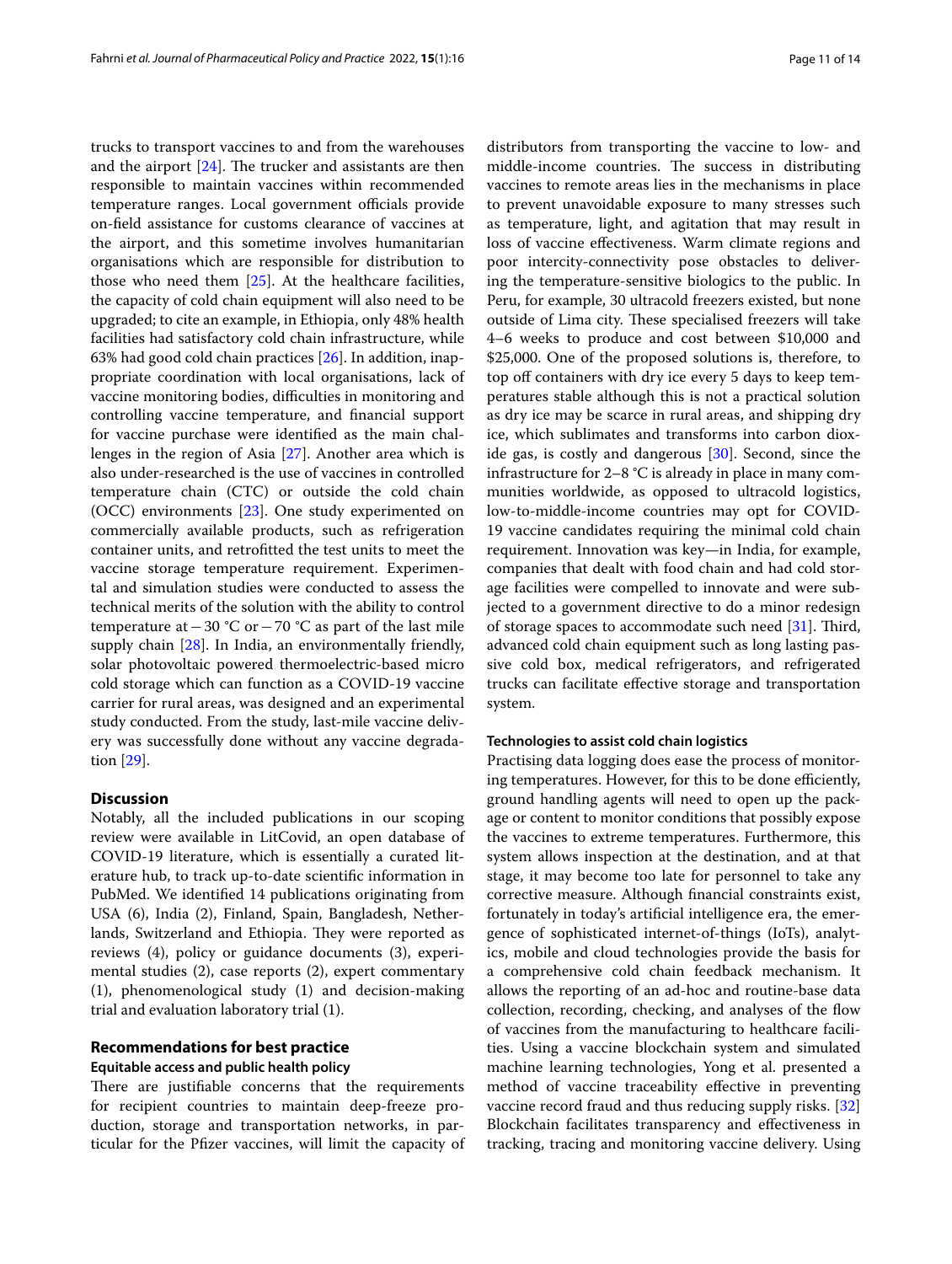IoTs, more rigorous temperature monitoring in real time and forecasting can be achieved, although the processing of the generated data is questionable. Various aspects of cold chain generate experimental and numerical data that can train deep and machine learning models to predict temperature control, although according to Schroeder et al., a reliable method to detect a break in the cold chain is yet to be validated  $[33]$  $[33]$ .

In addition, the use of digital temperature sensors such as thermocouples, resistant temperature detectors, or thermistors can provide accurate data. Purpose-built units or pharmaceutical grade units can also be used instead of household or dormitory-style refrigerators or freezers. The use of digital temperature tags has proven benefcial. For example, in India, vaccine manufacturers have begun airlifting vaccines in cold boxes with digital temperature tags to four major depots in four major states. These were then transported to specified facilities via airplanes or insulated vans after which they were stored in temperature-controlled facilities at the district level. Vaccines were held in ice-lined refrigerators in districts, then transported to distribution centres in cold boxes, which were then transported to vaccination sites in ice-packed vaccine carriers. Simultaneously, the COVID Vaccine Intelligence Network, a cloud-based digitalised platform for vaccine distribution management system, monitored the temperature of 29,000 cold-chain points in real-time [\[31\]](#page-13-21).

In each vaccine vial, incorporation of a vaccine-vial monitor can provide a clear, visual guide to the vaccine's efficacy throughout the delivery or transport to the point of administration. In addition, the monitor is capable of warning personnel on whether or not the vaccines' stability had been afected at any stage of distribution before reaching the end-users. This will prevent unnecessary wastage and facilitate vaccination outreach programmes in remote areas, where sophisticated monitoring technology is not practical [\[34](#page-13-24)].

#### **Improved vaccine formulation**

As mRNA vaccine is considered new technology, there was a lack of guidance on the stability aspects of mRNA vaccines during the early phase of the vaccine development [\[35\]](#page-13-25). While it is common knowledge that there are a series of analytical methods used to determine the identity, purity, potency, safety, and stability of mRNA bioactive and mRNA–lipid/protein complex formulations, there is still a lack of relevant information on the monitoring of quality attributes and on the proposed storage conditions to ensure stability for mRNA vaccines.

Improvements in the stringent cold chain storage requirements can be made by improving vaccine formulation. One approach is to eliminate the cold chain altogether by making vaccines that can withstand more natural temperatures. Another method would be to stabilise vaccines through improved formulation, such as excipient innovation, protein engineering and lyophilisation if suitable. For instance, by making biologics such as an mRNA vaccine to withstand lyophilisation, its cold chain requirement might be lessened from deepfreeze to regular cold chain [\[12](#page-13-2)]. Few factors for consideration are selection of excipients (for example, stabilisers and/ or the inclusion of preservatives), formulation milieu (for instance, pH and tonicifying agents), and manufacturing processes (for example, liquid to lyophilised dosage forms or powdered form) which can all be made without compromising vaccine potency. The improvised formulation may not require freezing conditions for its long-term storage. Improved understanding of the physicochemical processes underlying virus potency loss, combined with rational approaches to minimising their occurrence, would be highly beneficial in directing improved vaccine shelf life, which might eventually result in the abolition of 'cold chain' requirements.

A sustained interest in making vaccines safe at room temperature has resulted in several promising technologies—using specifc polymers or sugars and optimising the composition of vaccines, certain vaccines can be rendered insensitive to freezing and/or stable for months at room temperatures [\[36](#page-13-26)]. In addition, transforming vaccines from liquid (or frozen liquid or frozen suspension) to dry powder for reconstitution at the point of administration can improve vaccine stability. Powder engineering technology such as shelf freeze-drying is widely used to transform small molecule pharmaceuticals, such as vaccines, and other biologics into dry powders while preserving consistency and sterility, which can then be stored for months, if not years, at room temperature [\[36](#page-13-26)]. This improved formulation of virus-based COVID-19 vaccines would result in improved stability profles (such as shelf-life extension and conversion from freezer to refrigerator storage). Furthermore, the number of publications addressing mechanistic and systemic approaches to formulating and stabilising live attenuated virus and viral vector-based vaccine products is limited, indicating a critical area for future study. Another example is in the modifcation of its packaging; for example, for the oral cholera vaccine (Euvichol®), packaging them in plastic tubes rather than glass vials, signifcantly simplifed the manufacturing method, reduced the unit cost, storage, and administration and contributed signifcantly to the WHO stockpile increase  $[37]$  $[37]$ . This had improved logistical obstacles, improved patient access and vaccine coverage. Similar innovations could also be emulated for COVID vaccines.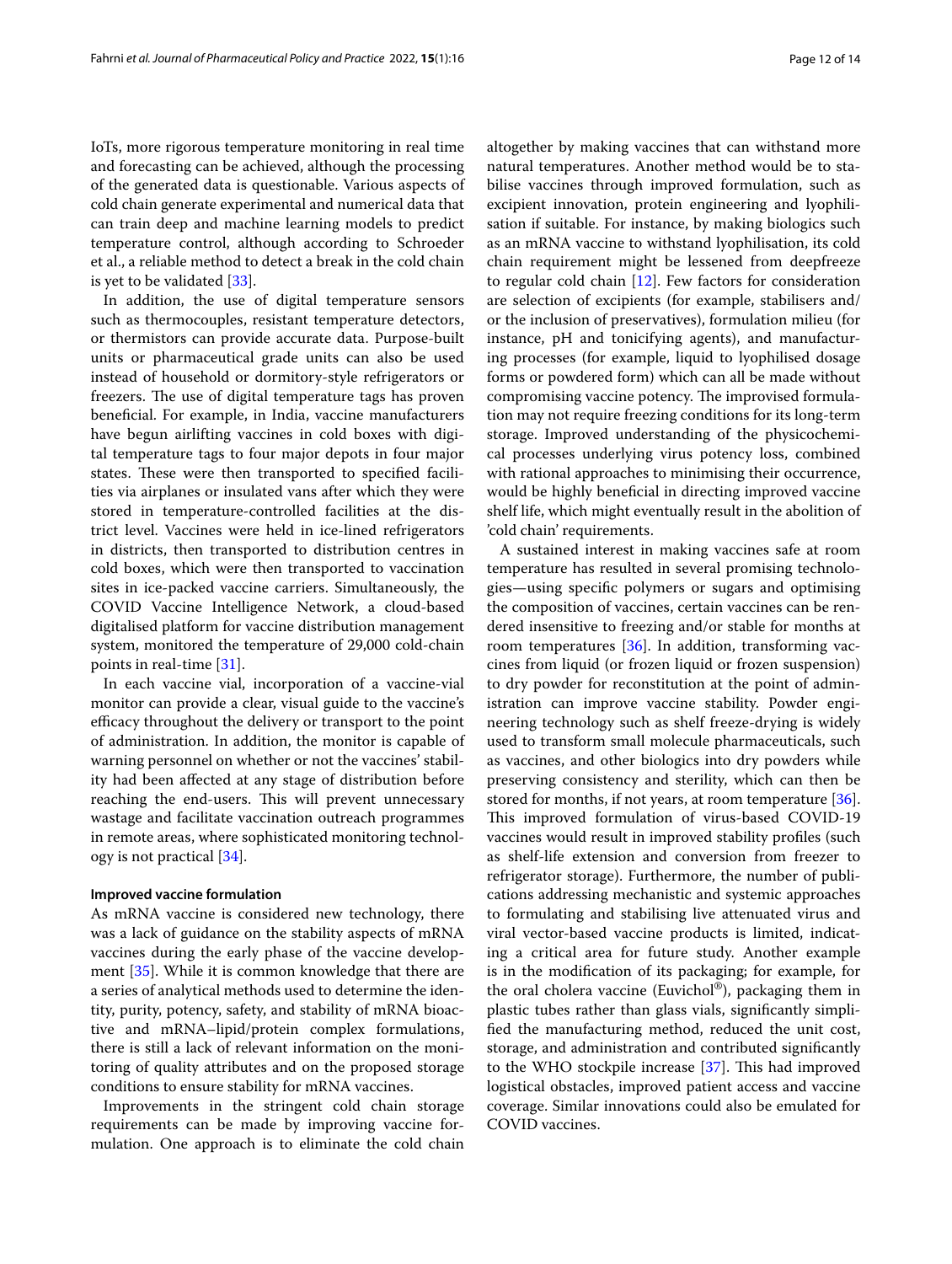#### **Limitation of review**

The lack of primary data on vaccine wastage or impact of a breach in the cold chain, for instance, has presented limitations in the reporting of the review. Waste handling post-vaccination is another major challenge which has not been addressed in this review. Disposal of primary packaging (vials and syringes), secondary packaging (cartons), and tertiary packaging (corrugating boards and cushioning materials) are valid concerns. Indeed, matters pertaining to the disposal of vaccine packaging material, and the disposal of personal protective equipment kits are of prime concern. A comprehensive set of guidelines for waste disposal has not been established, as yet.

# **Conclusion**

Vaccines are to be administered to all population in a timely manner. Establishing a secure cold chain management of global vaccine chain supply is critical. As a result, innovative technologies and techniques are needed to simplify vaccine distribution, by minimising the need for a cold chain, reducing packaging footprint, streamlining administration, and reducing waste. Potential practices include using renewable energy during production, storage, transportation, and waste treatment processes. In addition, equitable vaccine access can be promoted by using better packaging designs, utilising the Internet of Things and big data analytics for monitoring of logistics, as well as, managing real-time databases and coordination platforms to track vaccine deliveries and outreach to the relevant public vaccination programmes. Finally, COVID-19 vaccine storage, dosing, and scheduling could potentially vary over time, and there is, therefore, a need to continually educate and update healthcare providers, especially those who are involved in the vaccination programmes.

#### **Abbreviations**

PRISMA–ScR: Preferred Reporting Items for Systematic reviews and Meta-Analyses extension for Scoping Reviews; COVID-19: Coronavirus disease; SARS-CoV-2: Severe Acute Respiratory Syndrome Coronavirus 2; WHO: World Health Organisation; JKJAV: Special Committee for Ensuring Access to COVID-19 Vaccine Supply; NPRA: National Pharmaceutical Regulatory Agency; DEMATEL: Decision-making-trial-and-evaluation-laboratory; USA: United States of America; BCG: Bacillus Calmette–Guérin; MeSH: Medical Subject Headings.

# **Supplementary Information**

The online version contains supplementary material available at [https://doi.](https://doi.org/10.1186/s40545-022-00411-5) [org/10.1186/s40545-022-00411-5](https://doi.org/10.1186/s40545-022-00411-5).

<span id="page-12-9"></span>**Additional fle 1: Appendix S1.** Preferred Reporting Items for Systematic reviews and Meta-Analyses extension for Scoping Reviews (PRISMA-ScR) Checklist.

<span id="page-12-11"></span><span id="page-12-10"></span>Additional file 2: Appendix S2. Full Search strategy - "Cold chain logistics for Covid-19 vaccines".

**Additional fle 3: Appendix S3.** Data charting form –Findings of the reviewed sources.

#### **Authors' contributions**

MLF and IAI conducted the search, juxtaposed the publications against the review's inclusion and exclusion criteria and performed the charting. Thematic analysis and synthesis of data were performed by NFM and NCY. KMS and NN assisted with conceptualisation, validation, and editing the draft. MLF, DMR, AA and ZUB drafted the manuscript. All authors read and approved the fnal manuscript.

#### **Funding**

Universiti Teknologi MARA (UiTM), Malaysia and Qassim University, Saudi Arabia.

#### **Data availability**

All relevant data are within the manuscript.

#### **Declarations**

**Ethics approval and consent to participate** Not applicable.

#### **Consent for publication**

Not applicable.

#### **Competing interests**

The authors declare that they have no competing interests.

#### **Author details**

1 Faculty of Pharmacy, Universiti Teknologi MARA, Selangor Branch Puncak Alam Campus, 42300 Bandar Puncak Alam, Malaysia. <sup>2</sup>Collaborative Drug Discovery Research (CDDR) Group, Communities of Research (Pharmaceutical and Life Sciences), Universiti Teknologi MARA (UiTM), Selangor Darul Ehsan, Malaysia. 3 Pharmacy Department, Prince Sultan Armed Forces Hospital, Al-Madinah Al-Munawarah, Saudi Arabia. <sup>4</sup>College of Medicine, Pharmacology Department, Qassim University, Buraydah, Saudi Arabia. <sup>5</sup> Faculty of Pharmacy, Universiti Sultan Zainal Abidin (UniSZA) Kampus Besut, 22200 Besut Terengganu, Malaysia. <sup>6</sup>Rhazes Consultancy Services Sdn Bhd, Seksyen U19, 40160 Shah Alam, Selangor, Malaysia. <sup>7</sup>University of Huddersfield, Huddersfeld HD1 3DH, West Yorkshire, UK.

Received: 10 November 2021 Accepted: 21 February 2022 Published online: 2 March 2022

#### **References**

- <span id="page-12-0"></span>1. Arnold C. The biggest logistics challenge in history. New Scientist. 2020;248(3309):36–40.
- <span id="page-12-1"></span>2. Wouters OJ, Shadlen KC, Salcher-Konrad M, Pollard AJ, Larson HJ, Teerawattananon Y, et al. Challenges in ensuring global access to COVID-19 vaccines: production, affordability, allocation, and deployment. Lancet. 2021;397(10278):1023–34.
- <span id="page-12-2"></span>3. Malaysian Health Technology Assessment S. COVID-19 Vaccine: Based on available evidence up to 16 November 2020. 2020.
- <span id="page-12-3"></span>4. Hale T, Angrist N, Goldszmidt R, Kira B, Petherick A, Phillips T, et al. A global panel database of pandemic policies (Oxford COVID-19 Government Response Tracker). Nat Hum Behav. 2021;5(4):529–38.
- <span id="page-12-4"></span>5. Loo K-Y, Letchumanan V. COVID-19: Malaysia's fght against this deadly virus. Progr Microb Mol Biol. 2021;4:1.
- <span id="page-12-5"></span>6. COVID-19 Immunisation Task Force : Ministry of Health Malaysia; 2021 [https://covidnow.moh.gov.my.](https://covidnow.moh.gov.my)
- <span id="page-12-6"></span>7. National Pharmaceutical Control Bureau N. Supplementary Notes for Management of Cold Chain Products / Materials Chapter 15 Guidelines on Good Distribution Practice (GDP). 2015. p. 47.
- <span id="page-12-7"></span>8. Ganasegeran K, Ch'ng ASH, Looi I. What Is the Estimated COVID-19 Reproduction Number and the Proportion of the Population That Needs to Be Immunized to Achieve Herd Immunity in Malaysia? A Mathematical Epidemiology Synthesis. COVID. 2021;1(1):13–9.
- <span id="page-12-8"></span>9. Holm MR, Poland GA. Critical aspects of packaging, storage, preparation, and administration of mRNA and adenovirus-vectored COVID-19 vaccines for optimal efficacy. Vaccine. 2021;39(3):457-9.